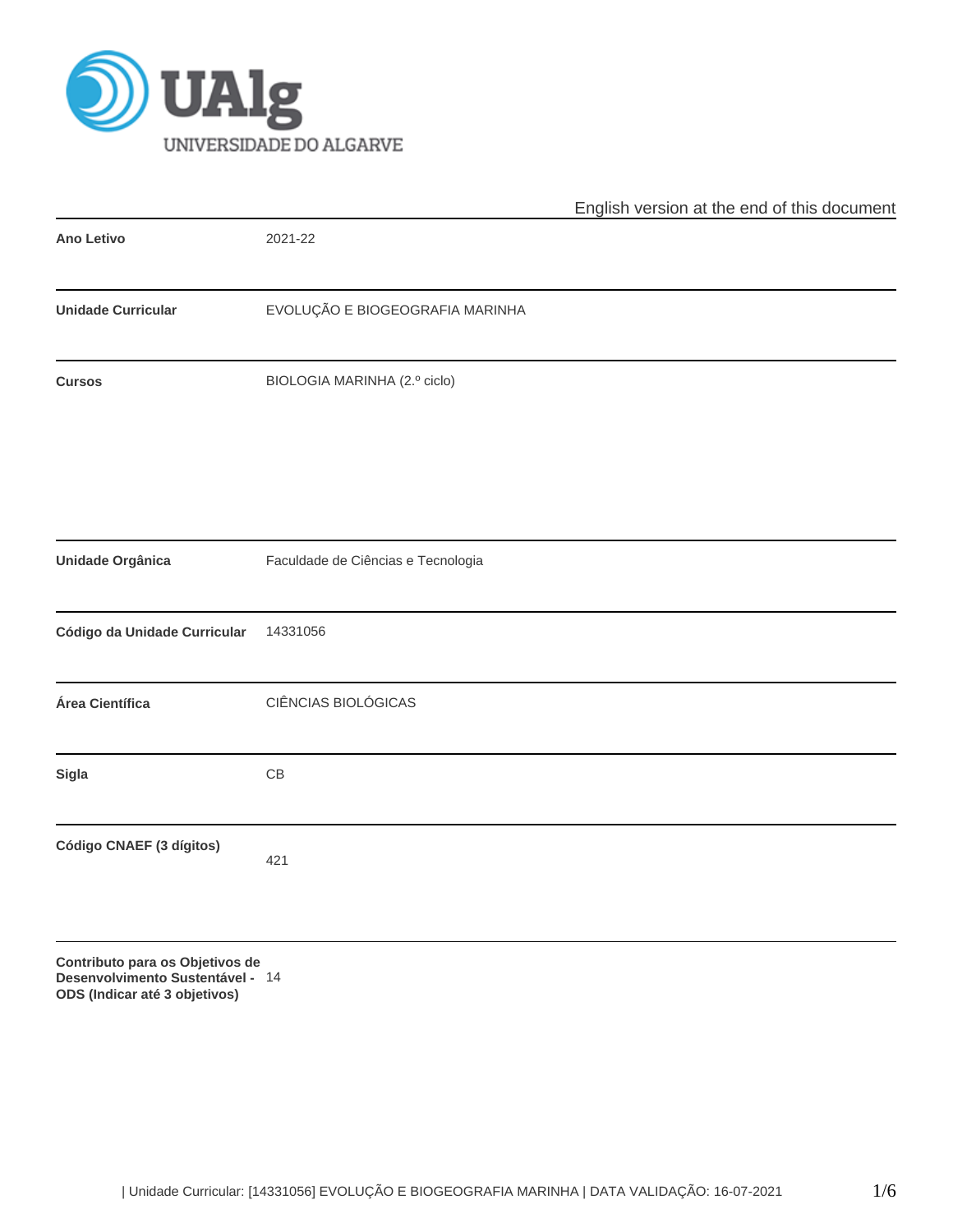

**Línguas de Aprendizagem**

Inglês

**Modalidade de ensino**

Presencial ou remota.

**Docente Responsável** Ana Rita Correia de Freitas Castilho da Costa

| <b>DOCENTE</b>                                | <b>TIPO DE AULA</b> | <b>TURMAS</b>    | TOTAL HORAS DE CONTACTO (*) |
|-----------------------------------------------|---------------------|------------------|-----------------------------|
| Ana Rita Correia de Freitas Castilho da Costa | S: T: TP            | T1: TP1: TP2: S1 | 15T; 50TP; 3S               |
| Regina Cunha                                  |                     | :S1              | 2S l                        |

\* Para turmas lecionadas conjuntamente, apenas é contabilizada a carga horária de uma delas.

| <b>ANO</b> | <b>PERIODO DE FUNCIONAMENTO*</b> | <b>HORAS DE CONTACTO</b> | <b>I HORAS TOTAIS DE TRABALHO</b> | <b>ECTS</b> |  |
|------------|----------------------------------|--------------------------|-----------------------------------|-------------|--|
|            | S2                               | 15T: 25TP: 5S            | 156                               |             |  |

\* A-Anual;S-Semestral;Q-Quadrimestral;T-Trimestral

# **Precedências**

Sem precedências

# **Conhecimentos Prévios recomendados**

Nenhuns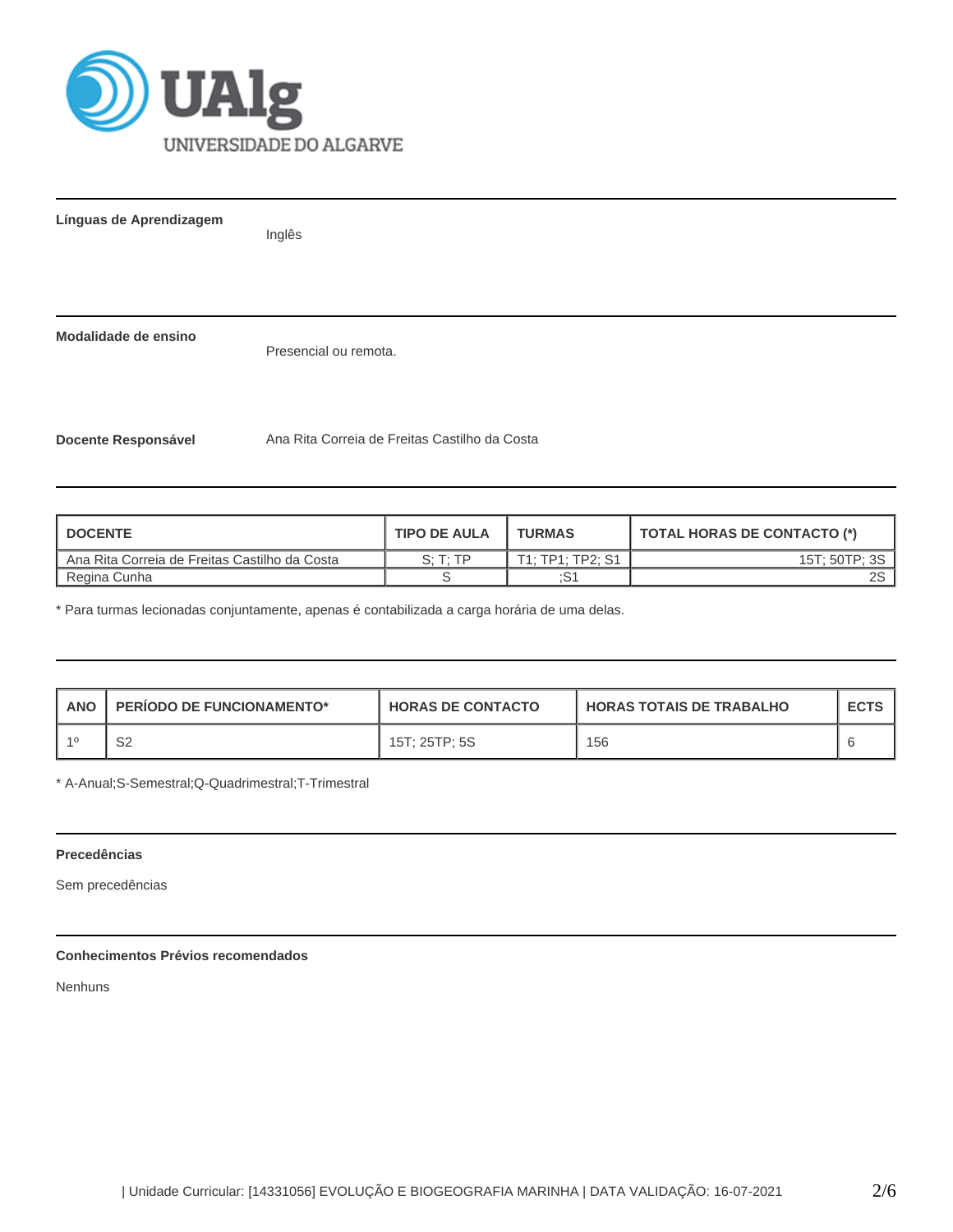

#### **Objetivos de aprendizagem (conhecimentos, aptidões e competências)**

Capacidade de avaliar criticamente a interacção entre factores actuais e históricos que influenciam a distribuição dos organismos. Capacidade de associar padrões de diversidade genética observados a eventos paleogeográficos. Conhecer os métodos de análise filogenética, moleculares e computacionais mais correntes. Compreender as aplicações da análise filogeográfica aplicada aos sistemas marinhos.

### **Conteúdos programáticos**

Conceitos de evolução, sistemática, biogeografia e filogeografia aplicados ao meio marinho. Revisão dos principais métodos de obtenção e tratamento de dados em filogeografia. Conhecimentos complementares em paleogeografia e paleooceanografia que permitam a construção de hipóteses explicativas dos padrões observados. Estudo de casos particulares, centrados no Atlântico Norte e no Mar Mediterrâneo.

#### **Metodologias de ensino (avaliação incluída)**

I. Página web dedicada, com toda a informação relevante, como o cronograma das aulas e todos os materiais como arquivos PDF, slides das aulas e materiais de leitura.II. Apresentações com meios áudiovisuais e discussão aberta sobre os temas das aulas e leituras indicadas estimulando o pensamento crítico sobre os diversos temas.III. Tutoriais funcionam como guias de estudo.IV. Aulas teórico-práticas com exercícios específicos.Após a conclusão deste curso, os alunos serão capazes de:I. Entender os métodos utilizados para o estudo da biogeografia de organismos marinhos;II. Conhecer história evolutiva, história de vida, padrões de distribuição, os padrões de especiação de um conjunto de organismos marinhos;III. Avaliar criticamente conceitos atuais de espécies marinhas e os factores que influenciam os padrões de especiação e distribuição.Um exame final sobre toda a matéria teórica e teórico-prática, em ambiente moodle, permitindo uma variado conjunto de tipologia de questões e respostas.

# **Bibliografia principal**

Baldauf, S.L. (2003) Phylogeny for the faint of heart: a tutorial. Trends in Genetics, 19, 345-351.

Burridge CP (2002) Antitropicality of Pacific fishes: molecular insights. Environmental Biology of Fishes, 65, 151-164.

Cox, C.B. & Moore, P.D. (2005) Biogeography. An ecological and evolutionary approach. Blackwell Scientific Publications, London, Oxford.

Dawson, M.N., Waples, R.S. & Bernardi, G. (2006) Phylogeography. Ecology of marine fishes : California and adjacent waters (ed. by L.G. Allen, D.J. Pondella Ii and M.H. Horn), pp. 26-54. University of California Press, Berkeley.

Foster, P. G. (2007) Inferring phylogenetic relationships from sequence data. Chapter 12. pp. 265-282.

and a collection of recent papers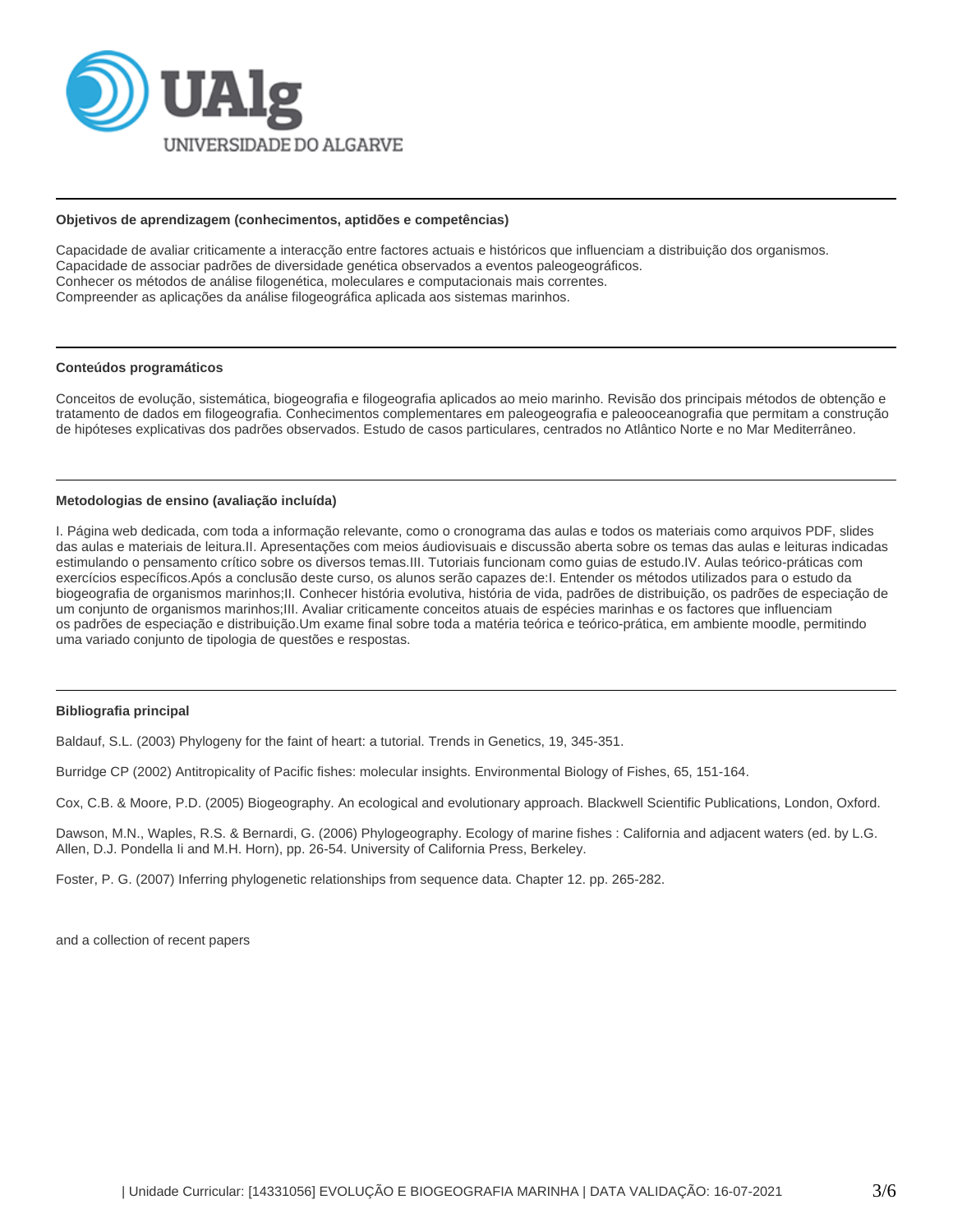

| <b>Academic Year</b>                                                                                   | 2021-22                                   |  |  |  |  |  |  |  |
|--------------------------------------------------------------------------------------------------------|-------------------------------------------|--|--|--|--|--|--|--|
| <b>Course unit</b>                                                                                     | MARINE BIOGEOGRAPHY AND EVOLUTION         |  |  |  |  |  |  |  |
| <b>Courses</b>                                                                                         | MARINE BIOLOGY<br>Common Branch           |  |  |  |  |  |  |  |
| <b>Faculty / School</b>                                                                                | FACULTY OF SCIENCES AND TECHNOLOGY        |  |  |  |  |  |  |  |
| <b>Main Scientific Area</b>                                                                            |                                           |  |  |  |  |  |  |  |
| Acronym                                                                                                | BC GB                                     |  |  |  |  |  |  |  |
| <b>CNAEF code (3 digits)</b>                                                                           | 421                                       |  |  |  |  |  |  |  |
| <b>Contribution to Sustainable</b><br><b>Development Goals - SGD</b><br>(Designate up to 3 objectives) | 14                                        |  |  |  |  |  |  |  |
| Language of instruction                                                                                | English                                   |  |  |  |  |  |  |  |
| <b>Teaching/Learning modality</b>                                                                      | Face to face learning or remote learning. |  |  |  |  |  |  |  |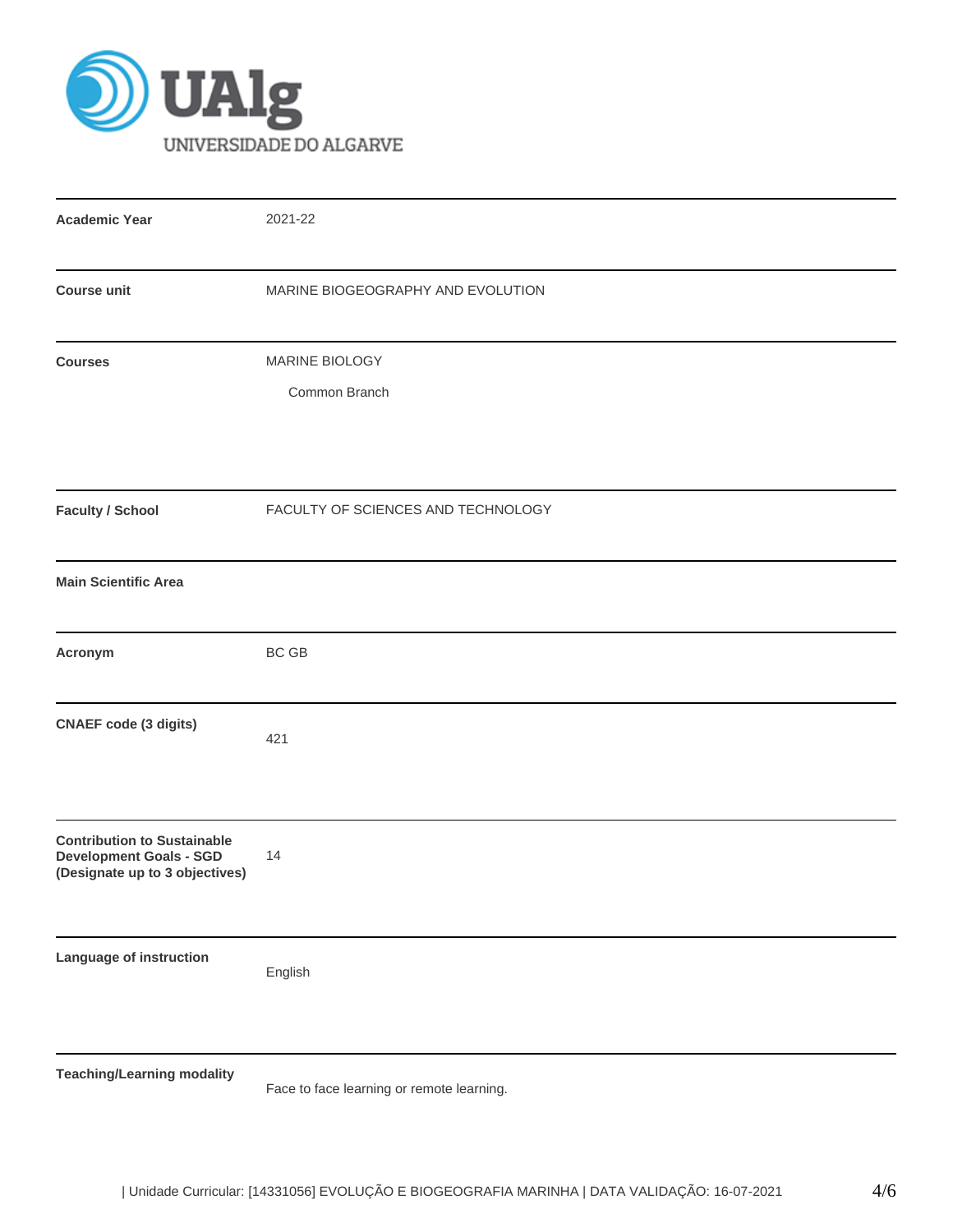

Coordinating teacher **Ana Rita Correia de Freitas Castilho da Costa** 

| <b>Teaching staff</b>                         | Type     | <b>Classes</b>   | Hours (*)       |
|-----------------------------------------------|----------|------------------|-----------------|
| Ana Rita Correia de Freitas Castilho da Costa | S: T: TP | T1: TP1: TP2: S1 | 15T; 50TP; 3S   |
| Regina Cunha                                  |          | :S1              | 2S <sub>1</sub> |

\* For classes taught jointly, it is only accounted the workload of one.

| <b>Contac</b><br>hours<br>. |  |                     | וכו                     | T. |    |    | $\sim$ $\sim$ |    |  | <b>Total</b>            |
|-----------------------------|--|---------------------|-------------------------|----|----|----|---------------|----|--|-------------------------|
|                             |  | $\mathsf{In}$<br>Ⅱ∠ | $\overline{\mathsf{1}}$ | IЮ | Ш5 | ПC | НΟ            | ПС |  | 14E <sub>C</sub><br>່ວເ |

T - Theoretical; TP - Theoretical and practical ; PL - Practical and laboratorial; TC - Field Work; S - Seminar; E - Training; OT - Tutorial; O - Other

# **Pre-requisites**

no pre-requisites

# **Prior knowledge and skills**

None

# **The students intended learning outcomes (knowledge, skills and competences)**

Understanding the methods used to study the phylogeography marine organisms; Evaluation of current concepts of species and factors influencing speciation and distribution patterns; Knowledge of the main geological event that shaped the planet and that influenced volume and bathymetry of main water bodies. Knowledge of the evolutionary history, distribution patterns, speciation patterns of a number of marine organisms.

#### **Syllabus**

Concepts of evolution, systematics, biogeography and phylogeography applied to the marine environment. Review of the main methods for collecting and processing data on phylogeography. Complementary knowledge and paleogeography paleooceanografia allowing the construction of explanatory hypotheses for the observed patterns. Study of particular cases, centered in the North Atlantic and Mediterranean Sea.